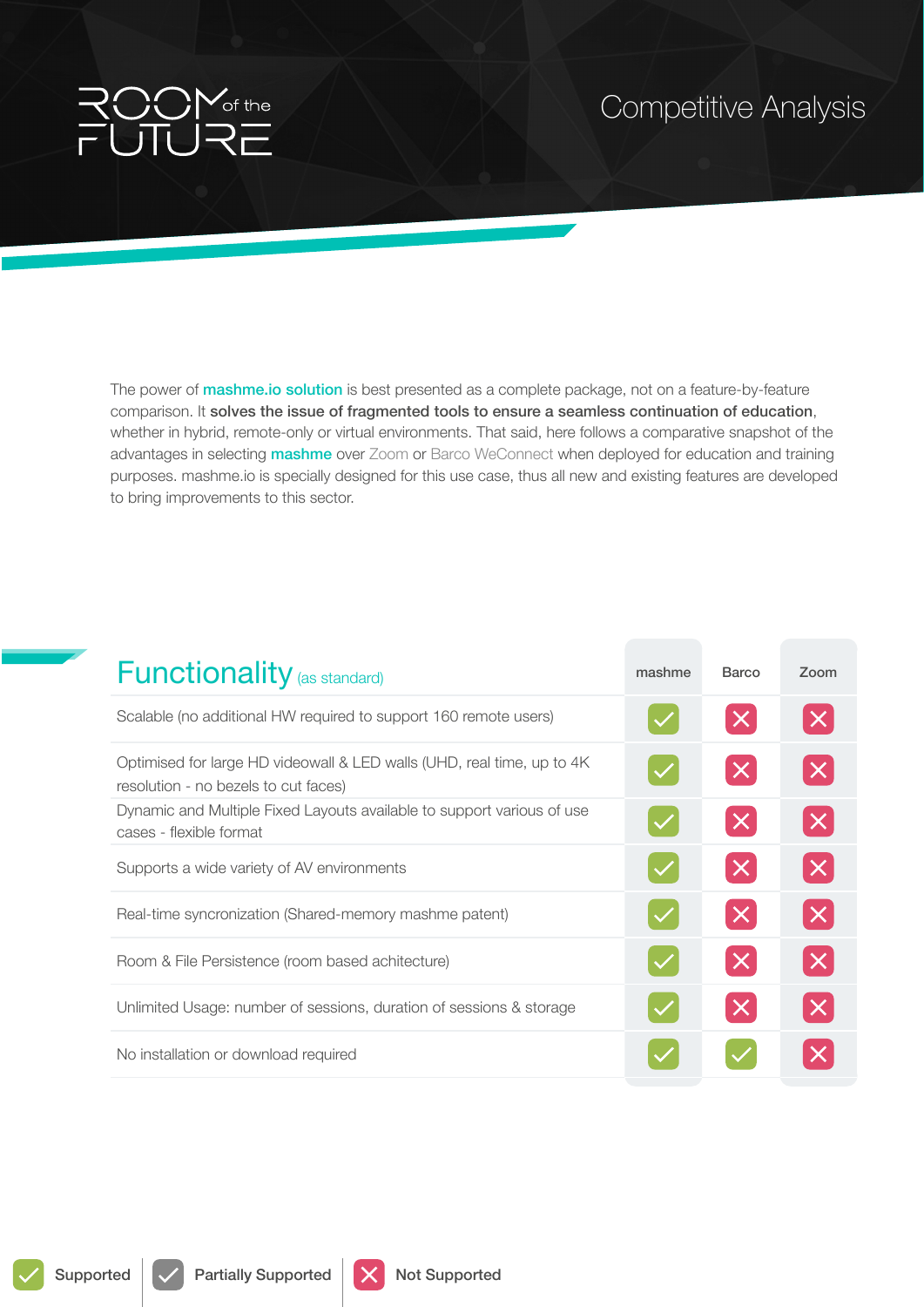| <b>RoF Integrations (as standard)</b>                                                                       | mashme | <b>Barco</b>              | Zoom                        |
|-------------------------------------------------------------------------------------------------------------|--------|---------------------------|-----------------------------|
| Custom Branded/theme                                                                                        |        | $\times$                  | $ \boldsymbol{\mathsf{X}} $ |
| LMS integration (Canvas)                                                                                    |        | $\times$                  | $\boldsymbol{\mathsf{X}}$   |
| In app integration: Vevox                                                                                   |        | $\times$                  | $\boldsymbol{\mathsf{X}}$   |
| In app integration: Miro                                                                                    |        | $\times$                  |                             |
| In app integration: Mentimeter                                                                              |        | $\boldsymbol{\mathsf{X}}$ |                             |
| Closed Caption 3rd Party integration                                                                        |        | $\times$                  |                             |
| In app Google suite of collaboration tools                                                                  |        |                           | $\times$                    |
| Auxillary Screen(s) or dgital whiteboards supported<br>eg. Samsung Flip                                     |        |                           | $\times$                    |
| Browser Support on all devices: Google Chrome, Firefox, Opera, Edge and<br>Safari (including iphone & ipad) |        |                           |                             |
| SSO Integration                                                                                             |        |                           |                             |
|                                                                                                             | mashme | <b>Barco</b>              | Zoom                        |
|                                                                                                             |        |                           |                             |
| <b>Features</b> (as standard)<br>Simutaneous Translation Channel                                            |        | $\times$                  | $ \bm{\mathsf{X}} $         |
| Assistant Channel - ability to support without appearing on the videowall                                   |        |                           |                             |
| 100% Virtualisation (no videowall required)                                                                 |        |                           |                             |
| Remote Presenter (multiple instances & added ad-hoc/in session                                              |        |                           | $ \boldsymbol{\mathsf{X}} $ |
| <b>Classroom Streaming View</b>                                                                             |        |                           | $\times$                    |
| Automatic Break Out Rooms (persistent links to continue collaboration ad-<br>hoc)                           |        |                           | $\boldsymbol{\mathsf{X}}$   |
| Comprehensive Analytics Portal (Export to csv.)                                                             |        |                           |                             |
| Class, Private & Presenter Chat Channels                                                                    |        |                           |                             |
| Raised Hands, Screen Share, Polls & Surveys, Countdown Chrono                                               |        |                           |                             |
| Gallery/Grid View                                                                                           |        |                           |                             |
| Session Recording (ability to select recorded view)                                                         |        |                           |                             |